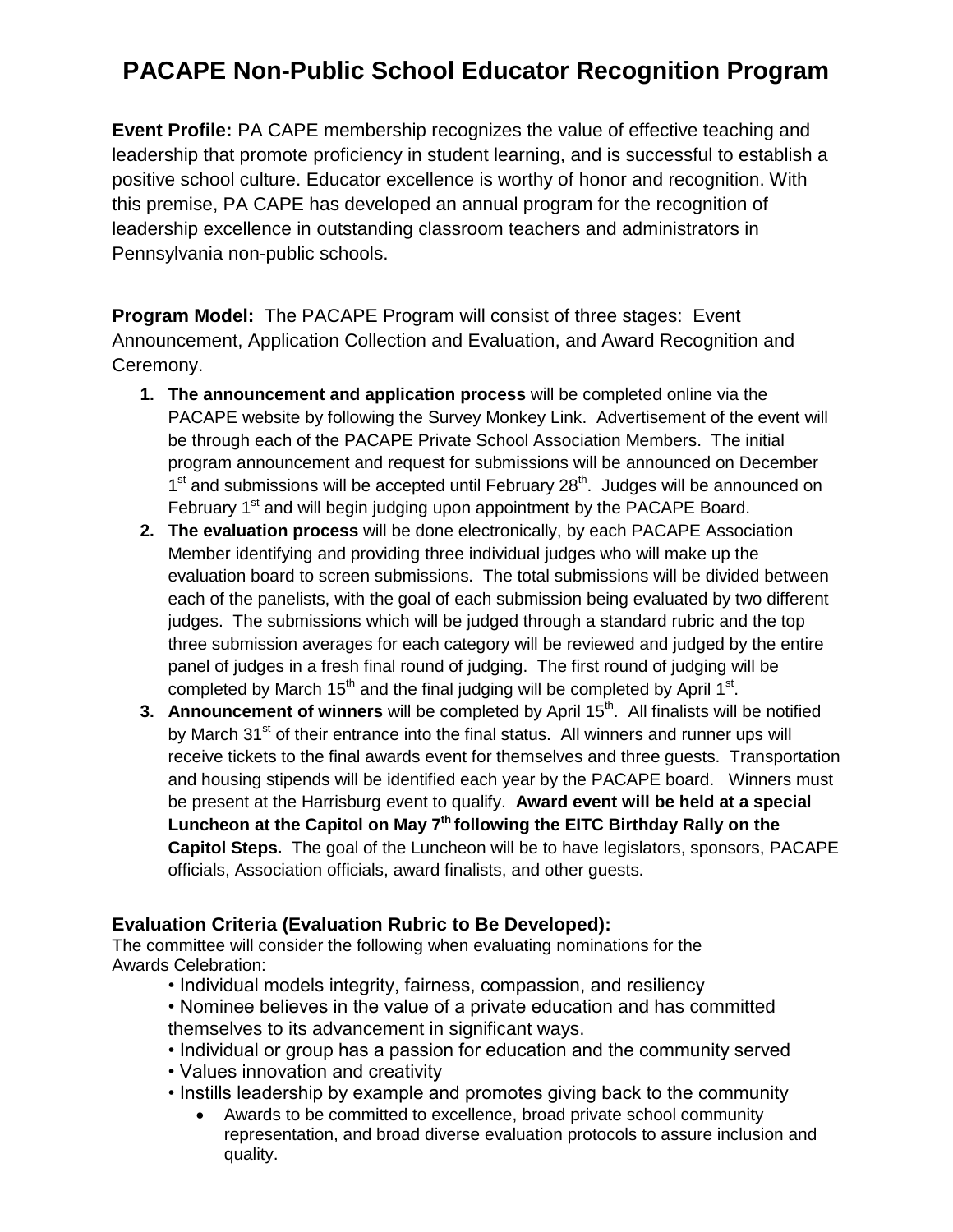### **EDUCATION AWARDS NOMINATION CATEGORIES**

### *Year One*

### **PACAPE Honor Teacher Awards**

These educators are leaders who, in the eyes of the community, model outstanding service to the students and school. They are passionate and committed to engaging and developing each student with whom they are entrusted. PACAPE will recognize three teachers this year – an early educator (3 yrs. – K) a primary (1<sup>st</sup> – 8<sup>th</sup>) and a secondary (9<sup>th</sup> – 12<sup>th</sup>) educator.

### **PACAPE Honor Administrator Awards**

These administrators are leaders who, in the eyes of the community, model outstanding educational leadership to the teachers, school and communities that they serve. They are passionate and committed to engaging and developing their staff and schools with whom they are entrusted. PACAPE will recognize three administrators this year – an early education administrator (3 yrs. – K), a primary school administrator (1<sup>st</sup> – 8<sup>th</sup>) and a secondary ( $9^{th} - 12^{th}$ ) administrator.

### *Future Development*

**Private School Support Staff of the Year Award -** Recognizes the essential work of those individuals who support our schools outside the classroom. These individuals are truly humble servants who often go out of their way to make our school environments welcoming, friendly, and caring. Staff, coaches, volunteers, board members, donors, and others may be nominated for this award.

### **PACAPE Story Awards**

The heart of education is in the stories that emerge from the day-to-day work that takes place in a school and the extra effort shown by the people in our school communities. PACAPE has established a "story award" category to highlight the work, outcomes, and struggles that take place along the way.

### **Against-All-Odds Award**

Recognizes the sacrifices families and students make to attend a private or independent school and the progress or success of a student or school faced with challenging circumstances.

### **Program Award**

Highlights an innovative or successful program that supports engagement and academic achievement for the school, students, or faculty.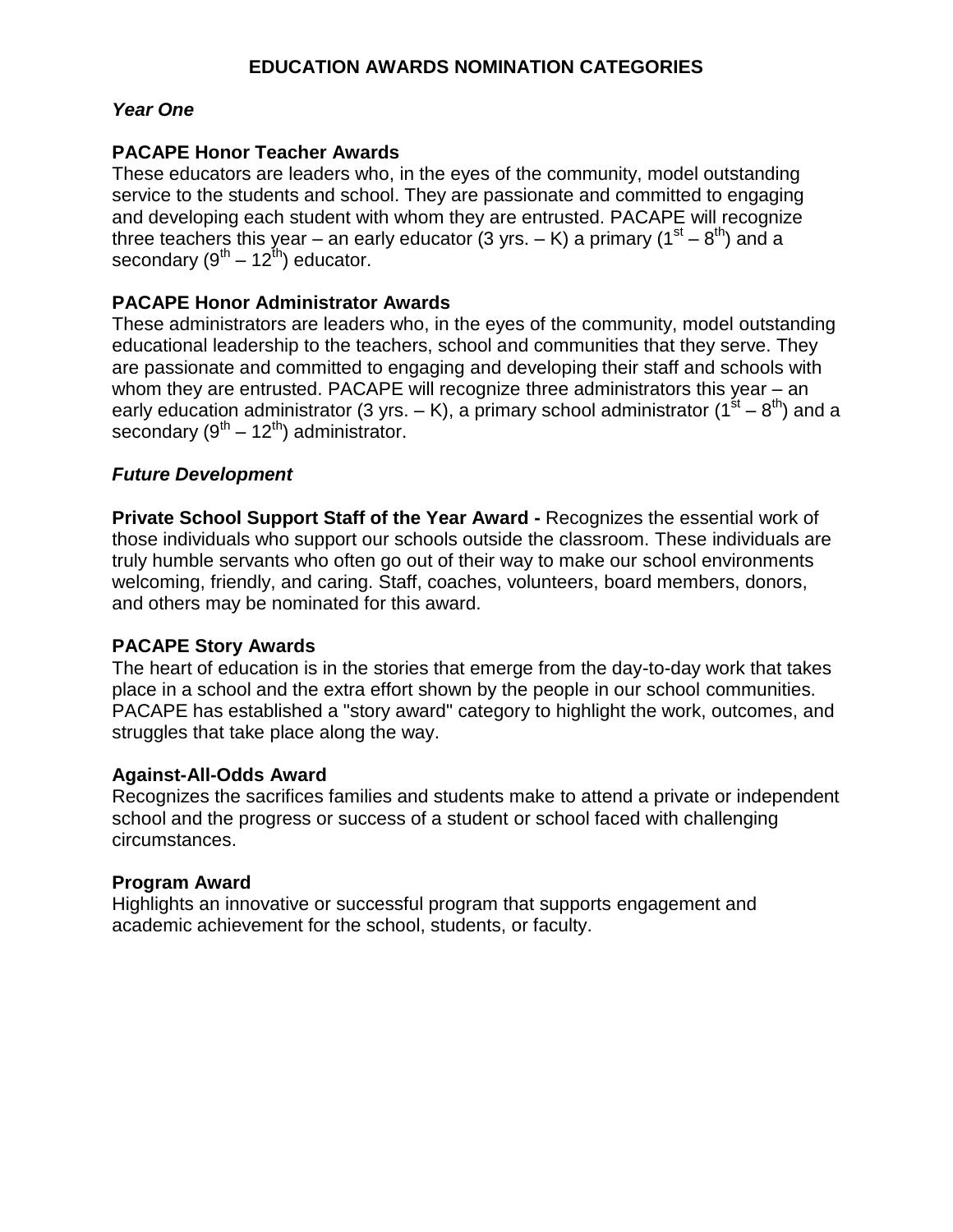# **PACAPE Non-Public School Educator Recognition Program**

## **Scholarship Opportunities**

### **Distinctions**

- Support Pennsylvania's only state-wide recognition event for private education
- Reach hundreds of private schools in the state representing over 80% of private schools in PA.
- Reach thousands of educators teaching hundreds of thousands of students

### **EVENT SPONSOR (One Available) \$2500**

- Welcome all guests and introduce award categories
- Company logo and recognition on signage at event
- Logo presence on sponsor page of event program
- Full page ad in event program
- Eight complimentary tickets to the event

### **KEYSTONE SPONSOR (Two Available) \$1500**

- Present Administrators and Teachers with Awards
- Company logo and recognition on signage at event
- Logo presence on sponsor page of event program
- Half page ad in event program
- Five complimentary tickets to the event

### **COMMONWEALTH SPONSORS (Three Available) \$1000**

- Company logo and recognition on signage at event
- Logo presence on sponsor page of event program
- Half page ad in event program
- Two complimentary tickets to the event

### **Capitol SPONSORS (Five Available) \$500**

- Company logo and recognition on signage at event
- Logo presence on sponsor page of event program
- Quarter page ad in event program
- Two complimentary tickets to the event

### **TABLE SPONSORS \$300**

- Underwrites attendance of 8 nominees
- Recognition on signage at event
- Recognition on sponsor page of event program
- Two complimentary tickets to the event